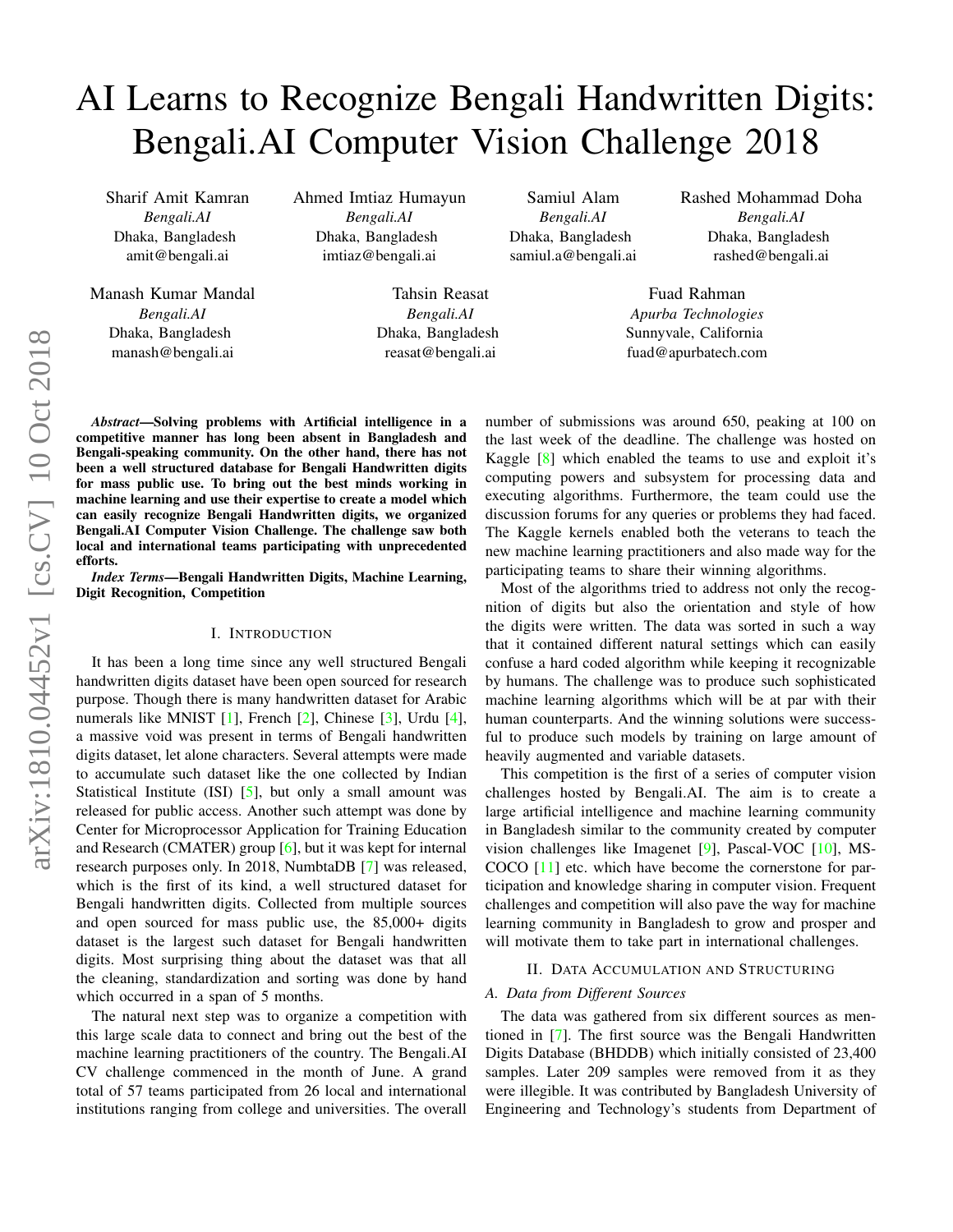Computer Science and Engineering. The data was collected in a form which had a distinct grid pattern. It was collected in RGB format.

The second data was also collected from BUET. The dataset is called BUET101 Database (B101DB) which had 435 samples of which 7 samples were removed. The data was cropped and labelled by hand after collecting.

OngkoDB was yet another contribution from Department of Computer Science and Engineering from BUET, which consisted of 28,900 samples. From this set, 321 number of samples were removed. The image format was Gray-scale, which was different from other collected data.

Students from Institute of Statistical Research and Training (ISRTHDB), Dhaka University, contributed the fourth data. It consisted of 13,133 samples of which 277 were rejected. It had the same format as the BHDDB dataset. Though it was much more pristine and less noisy.

The fifth dataset was BanglaLekha-Isolated [\[12\]](#page-4-11) which consisted of numerals and alphabets combined. Of which, we selected the numerals only for digit classification. The data was cleaned thoroughly and erroneous labels were fixed after accumulating. The total number of samples were 20,319 and was collected in Binary format. 572 out of the original samples were removed.

UIUDB, a dataset prepared by students from United International University was the last samples we collected for the competition. It had 576 samples of which 81 were removed.

Table [I](#page-1-0) shows contribution by different sources and the number of samples which were included in the dataset.

TABLE I DATA SOURCES

<span id="page-1-0"></span>

| Name of         | Contributing    | Number of | Removed | File       |
|-----------------|-----------------|-----------|---------|------------|
| the Dataset     | Institution     | Samples   | samples | format     |
| Bengali         |                 |           |         |            |
| Handwritten     | CSE.            |           | 209     | RGB        |
| Digits Database | <b>BUET</b>     | 23,400    |         |            |
| (BHDDB)         |                 |           |         |            |
| BUET101         |                 |           |         |            |
| Database        | <b>BUET</b>     | 435       |         | RGB        |
| (B101DB)        |                 |           |         |            |
| OngkoDB         | CSE, BUET       | 28,900    | 321     | Gray-scale |
| <b>ISRTHDB</b>  | <b>ISRT. DU</b> | 13.133    | 277     | RGB        |
| BanglaLekha-    |                 | 20,319    | 572     |            |
| Isolated [12]   |                 |           |         | Binary     |
| <b>UIUDB</b>    | UIU             | 576       | 81      | RGB        |

## *B. Train and Test Data*

The data set was split into train and test sets. The training set consists of 72,044 samples and the test consists of 13,552 samples. Apart from UIUDB data, all the dataset were split into 85% training and 15% test data. UIUBDB dataset in its entirety was considered for test set. The training and test set were named a, b, c, d, e and f. Table [II](#page-1-1) details the training and test datasets.

TABLE II TRAINING AND TEST DATA

<span id="page-1-1"></span>

| Split name | <b>Train-Test</b> | Training | <b>Test</b> | Test Sample |
|------------|-------------------|----------|-------------|-------------|
|            | Split             | Sample   | Sample      | Augmented   |
| a          | 85%-15%           | 19,703   | 3,490       |             |
| h          | 85%-15%           | 359      | 70          |             |
| c          | 85%-15%           | 24,298   | 4,381       |             |
| d          | 85%-15%           | 10,908   | 1.948       |             |
| e          | 85%-15%           | 16,778   | 2.970       |             |
|            | 0%-100%           |          | 495         |             |
| aug-a      | $0-100%$          |          |             | 2,168       |
| aug-c      | $0-100%$          |          |             | 2,106       |

#### *C. Augmentation on Test set*

The test data was further augmented to simulate practical challenges of the task. Different augmentation techniques were applied to make the data varied and fluid. They are:

- Spatial Transformations: Rotation, Translation, Shear, Height/Width Shift, Channel Shift, Zoom.
- Brightness, Contrast, Saturation, Hue shifts, Noise.
- Occlusions.
- Superimposition (to simulate the effect of text being visible from the other side of a page).

The augmented data was retrieved from the test set 'a' and 'c'. No augmentation was performed on the training set and to rest of the remaining test set. The number of samples for 'aug-a' and 'aug-c' are 2,168 and 2,106. Table [II](#page-1-1) details the augmented set with respect to the original non-augmented train and test split.

## III. BENGALI.AI CV CHALLENGE 2018

# *A. Competition Evaluation Metrics*

Six different sources were used as test data such as test sets a, b, c, d, e and f. Additionally, two augmented data sets were produced from test set **a** and **c**. To account for the nonhomogeneity of the sub-sets, we opted to use Unweighted Average Accuracy (UAA) as the evaluation metric for the competition.

<span id="page-1-2"></span>
$$
Accuracy = \sum_{i=1}^{8} A_i
$$
 (1)

In  $(1)$ ,  $A_i$  is the model accuracy on the i'th test sub-set. We also compared the Weighted Average Accuracy (WAA) besides UAA in Table [III.](#page-2-0)

#### *B. Participating Teams and Corresponding Score*

The competition saw the largest amount of teams participating for any Computer Science related competition in Bangladesh. In total, 92 teams participated from 19 different institutions. Out of those, 57 teams submitted at least one or more viable models for Digit Recognition. The total number of entries for models were 685. Meaning, there were 12 model entries on average per team. The winning teams were Backpropers, Digit Branch and Dekhi ki hoi. Table [III](#page-2-0) lists the top 20 teams, their affiliations, corresponding score and number of entries. Note that the relative difference between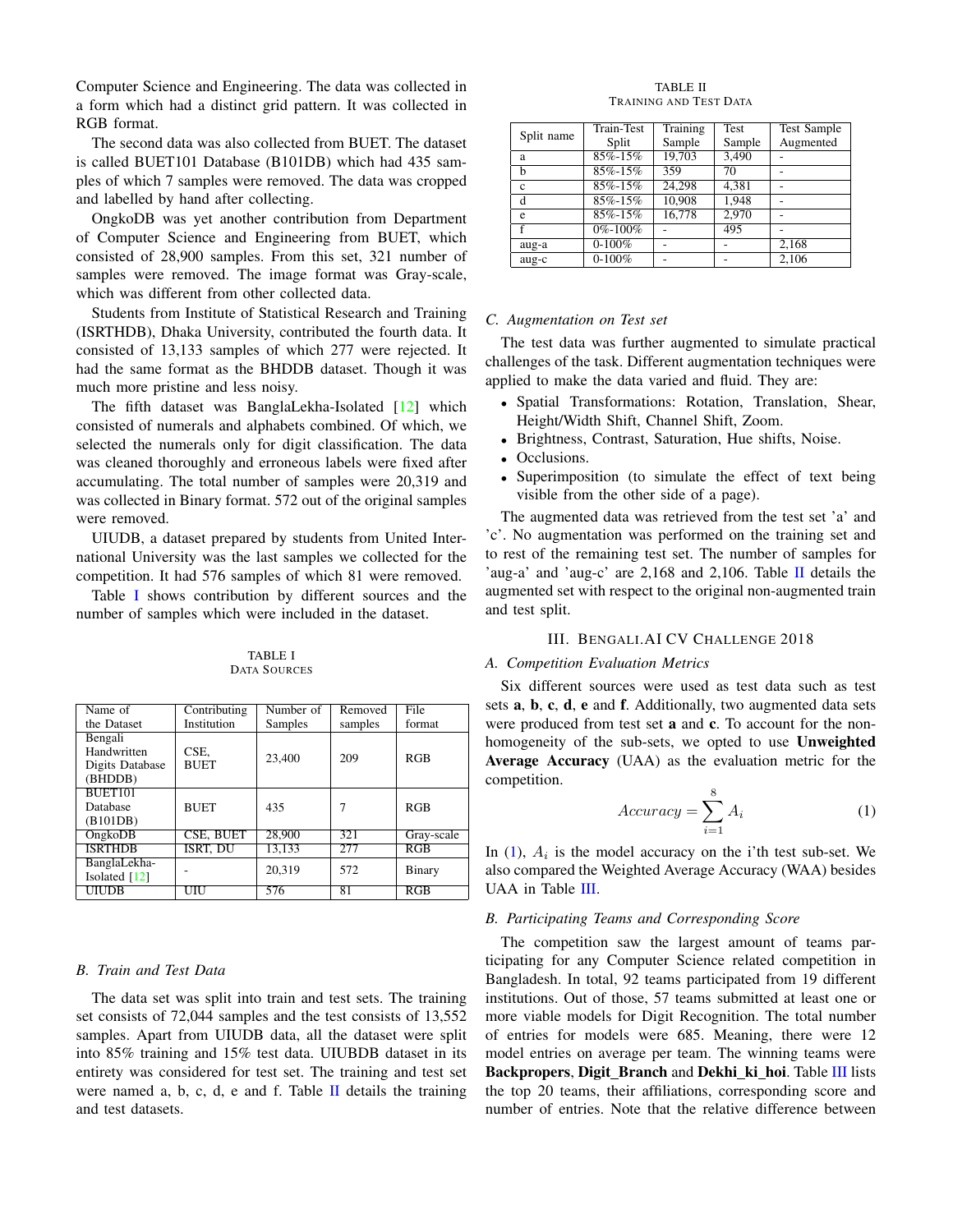TABLE III STANDING OF TOP 20 TEAMS

<span id="page-2-0"></span>

| Ranking         | Team               | Affiliation | Number     |            | <b>WAA</b> |
|-----------------|--------------------|-------------|------------|------------|------------|
|                 | Name               |             | of Entries | <b>UAA</b> |            |
| 1               | <b>Backpropers</b> | <b>BUET</b> | 60         | 0.99359    | 0.99484    |
| $\overline{2}$  | Digit Branch       | <b>CUET</b> | 17         | 0.99296    | 0.99478    |
| 3               | Dekhi ki hoi       | <b>BUET</b> | 26         | 0.99177    | 0.99336    |
| $\overline{4}$  | Sabbir Ahmed       | <b>BUET</b> | 55         | 0.9808     | 0.98530    |
| 5               | Sannin             | DU          | 28         | 0.97889    | 0.98428    |
| 6               | Lets Try           | <b>NSU</b>  | 39         | 0.97606    | 0.98269    |
| 7               | Diversense         | <b>KUET</b> | 28         | 0.96694    | 0.97134    |
| 8               | AUST Benzema       | <b>AUST</b> | 47         | 0.96188    | 0.97305    |
| 9               | Kola               | <b>BUET</b> | 19         | 0.95236    | 0.96550    |
| 10              | Rafizunaed         | <b>BUET</b> | 8          | 0.94393    | 0.96777    |
| $\overline{11}$ | Osprishyo          | <b>SUST</b> | 17         | 0.93942    | 0.94547    |
| 12              | Numta ai           | <b>BUET</b> | 17         | 0.93631    | 0.94780    |
| 13              | <b>RUET</b> vision | RUET        | 33         | 0.92723    | 0.94167    |
| 14              | Eyes on you        | <b>CUET</b> | 8          | 0.92701    | 0.93793    |
| 15              | RUET <sub>13</sub> | RUET        | 12         | 0.92426    | 0.93662    |
| 16              | Yellowchrom        | DU          | 11         | 0.91855    | 0.93691    |
| 17              | Halum              | <b>KUET</b> | 13         | 0.91619    | 0.93407    |
| 18              | Sadman Sakib       | <b>BUET</b> | 3          | 0.91387    | 0.94281    |
| 19              | Code_crawlers      | <b>BUET</b> | 10         | 0.91269    | 0.93004    |
| 20              | Md Asadul Islam    | UAlberta    | 5          | 0.90296    | 0.91972    |



Fig. 2. Confusion matrix of competition entries surpassing 99% UAA.

the top two teams considering WAA is *.01%*. As it can be seen that the 1st place winner had a staggering 54 algorithm submission. Digit\_Branch came 2nd submitting only one-third of that. Another fascinating thing is all 20 of the teams reached top-10% Accuracy. Additionally, the top 3 teams achieved competitive scores with a difference of *0.1%* UAA.

# *C. Winning Algorithms*

*1) Backpropers:* The team used multiple architectures such as Resnet-34 and Resnet-50 [\[13\]](#page-4-12). Transfer learning was performed using pre-trained weights and an ensemble architecture was made. Backpropers used PyTorch [\[14\]](#page-4-13) deep learning library for creating the model and the whole training and validation schemes were executed in Google Colaboratory [\[15\]](#page-4-14). In total, they used 6 models to create an ensemble and averaged the score to get the final prediction.

*2) Digit Branch:* Digit Branch used ResNeXt-50 [\[16\]](#page-4-15) as pre-trained weights for training their model. In total, 3 separate



<span id="page-2-1"></span>Fig. 1. Testing set images which were frequently misclassified by competition entries.

yet similar architectures were used. A data generation scheme called Overlay was used. It generated fixed 5,000 images from the training data. They excluded 0 and 4 from being added as a mirrored image in the Overlay. Those 5,000 images were used along with the original train set for training the three models. Data augmentation was performed such as Rotation, Shear, scale, Translation, Noise, Salt And Pepper, Contrast Normalization etc.

*3) Dekhi ki hoi:* The entrant ensembled 4 different models and trained it end-to-end. The first model was Densenet-121 with pre-trained weights from Imagenet [\[17\]](#page-4-16). The next two models had a combination of dilated convolution [\[18\]](#page-4-17) block stacked in different orders. Lastly, a repetitive plain convolution block was used to create the fourth model. The final prediction was averaged over from all four model's predictions. Data Augmentation was performed such as Gaussian Blur, Additive Gaussian Noise, Channel-wise random scaling, Affine scaling, Translation, Rotation and Shear, Contrast Normalization, and Additive Pepper noise.

### IV. EVALUATING LABEL NOISE IN NUMTADB

Large collections of labeled images have powered the recent advances in image classification. Large datasets are prone to having label noise both in the training and testing datasets [\[19\]](#page-4-18). Deep learning models trained with large supervised datasets are robust to mislabeled data in the training set [\[20\]](#page-4-19). Noisy labels in the testing set could introduce biases which need resolution. To find out noisy labels, we manually inspected the frequently misclassified digits by the submissions in the Bengali.AI CV Challenge (Fig. [1\)](#page-2-1). We found 69 mislabeled testing set instances among which 45 were from testing-e. The mislabeled digits have been replaced with correctly labeled data. The updated dataset is available at [http://bengali.ai/datasets.](http://bengali.ai/datasets)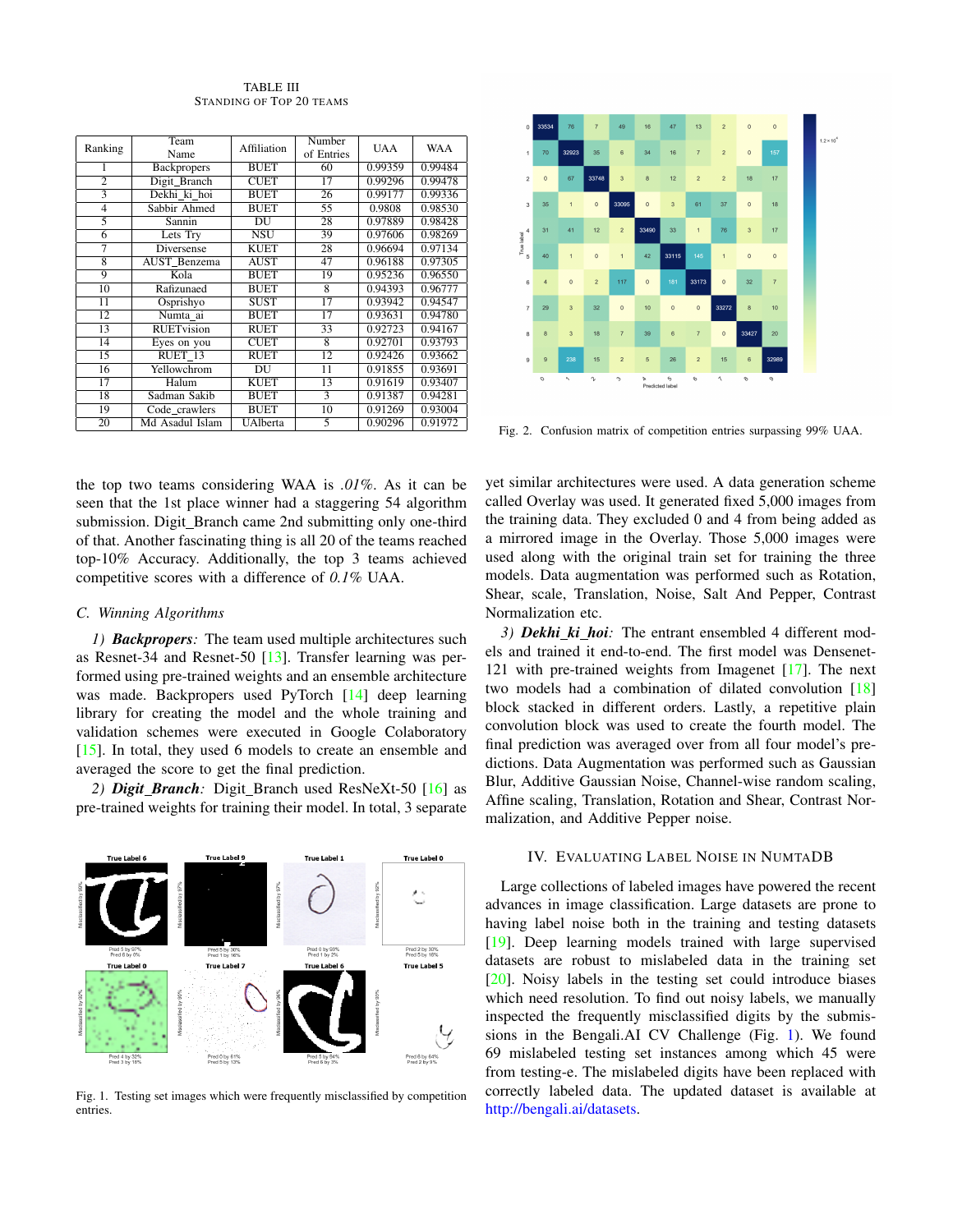

<span id="page-3-0"></span>Fig. 3. Accuracy comparison of testing sets on top submissions.

#### V. RESULTS ANALYSIS

To compare accuracy of models on different datasets, we took the top 335 submissions. We defined an accuracy metric of each sample as the percentage of models that predicted correct out of all submissions and calculated the distribution of accuracy of each sample point categorized by dataset.

As the data was assembled from various sources, the accuracy on testing sets varied with source. Analyzing the non augmented sets we found that testing-e was by far the most difficult followed by testing-f. This was expected as testing-e and testing-f were collected manually and so a lot of samples naturally contained noise and deformations. In contrast, the other testing sets were much easier to decipher for the models with testing-b being the easiest. Testing-auga and testing-augc has similar error distributions and accounted for the majority of the error (Fig. [3\)](#page-3-0).

An analysis of the influence of different manner of augmentations was also done. This information is invaluable during training as it can point out where the most focus is needed when augmenting the training set. We used a combination of several augmentations (translate, coarse dropout, perspective transform, hue and white balance shift, pixelation, superposition, contrast normalization, salt pepper noise addition, Gaussian blur, rotate and shear). Our augmented test datasets had a total of 385 unique combinations of different kinds of augmentations. In our analysis of the augmented testing sets testing-auga and testing-augc, we calculated the average number of incorrect predictions made by the top 279 submissions

all of which scored above 90% accuracy. We found that the combination of perspective transform, gaussian blur and shear was the hardest for models to predict with an average of 213 incorrect predictions per sample. Combinations of shear, hue - white balance shift and perspective transform was the next hardest with 205 mistakes per sample. All other combinations had an average incorrect prediction per sample less than 149.

# VI. DISCUSSIONS & CONCLUSION

Bengali.AI Computer Vision Challenge saw a large number of teams participating with hundreds of algorithms to clinch the title of the best Bengali handwritten digit recognition model. Adamant enough, they strove to explore unknown horizons by implementing both state-of-the-art and traditional machine learning techniques to come out victorious. Through this competition they gathered abundant information regarding competitiveness, practical challenges as well as solving computer vision related problems. This challenge is the first of a series of competition that will try to illuminate both the beginner and veteran artificial intelligence practitioners to solve real life issues using machine learning and beyond.

# ACKNOWLEDGMENT

Bengali.AI is a community working to solve the scarcity of standardized datasets for Bengali Natural Language Processing and Computer Vision research. We are grateful to all the members of the community who took part in data contribution and the successful organizing of the event. Bengali.AI Computer Vision Challenge was exclusively sponsored by [Apurba](http://www.apurbatech.com/) [Technologies Inc.](http://www.apurbatech.com/)